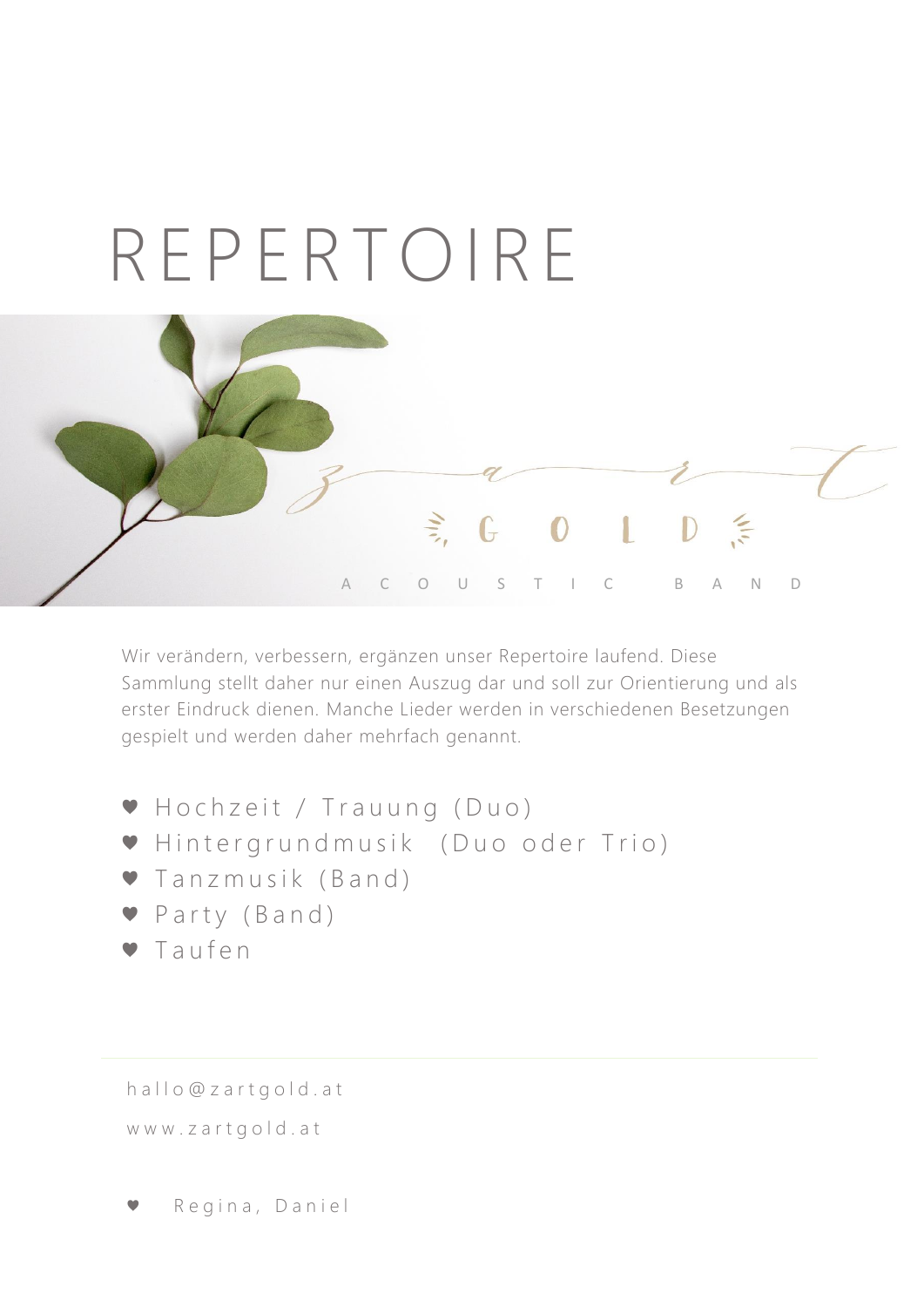## Hochzeiten / Trauungen (Duo)

*Wir umrahmen euren besonderen Tag mit euren Lieblingslieder. Liederwünsche sind daher in unserem Paketpreis enthalten. Die folgende Liste enthält unsere Empfehlungen und die Wünsche unserer bisherigen Brautpaare.*

| A thousand years               | Christina Perri     |
|--------------------------------|---------------------|
| Ain't no mountain high enough  | Marvin Gaye         |
| All of me                      | John Legend         |
| Amazing Grace                  |                     |
| Auf uns                        | Andreas Bourani     |
| Beautiful in white             | Westlife            |
| Be my forever                  | Christina Perri     |
| Bleibst du bei mir             | Tina Naderer        |
| Book of Love                   | Peter Gabriel       |
| <b>Bridal March</b>            | Richard Wagner      |
| Come away with me              | Norah Jones         |
| Das Beste                      | Silbermond          |
| Dir gehört mein Herz           | Tarzan              |
| Diamonds                       | Rihanna             |
| Du bist mein Ziel              | Florence Joy        |
| Ein Teil von meinem Herzen     | Jonathan Zelter     |
| Feels like home                | Chantal Kraviazuk   |
| Für immer ab jetzt             | Johannes Oerding    |
| Genau hier                     | Sarah Lombardi      |
| Hallelujah                     | Leonard Cohen       |
| Here comes the sun             | The Beatles         |
| I don't wanna miss a thing     | Aerosmith           |
| I say a little prayer for you  | Aretha Franklin     |
| Ich kenne nichts               | Xavier Naidoo       |
| Ich lass für dich das Licht an | Revolverheld        |
| Ich liebe nur dich             | Sarah Lombardi      |
| Ich sag ja zu dir              | Sara Lorenz         |
| Immer wenn wir uns sehen       | LEA                 |
| Isn't she lovely               | Stevie Wonder       |
| Ja                             | Silbermond          |
| La vie en rose                 | Edith Piaf          |
| Lean on me                     | <b>Bill Withers</b> |
| Let it be                      | The Beatles         |
| Liebe meines Lebens            | Philipp Poisel      |
| L.O.V.E                        |                     |
| Love me like you do            | Ellie Goulding      |
| Love someone                   | Lukas Graham        |
| Lovely day                     | <b>Bill Withers</b> |
| Love me tender                 | Elvis Presley       |
| Lucky                          | Colbie C            |
| Kaleidoskop                    | Seiler & Speer      |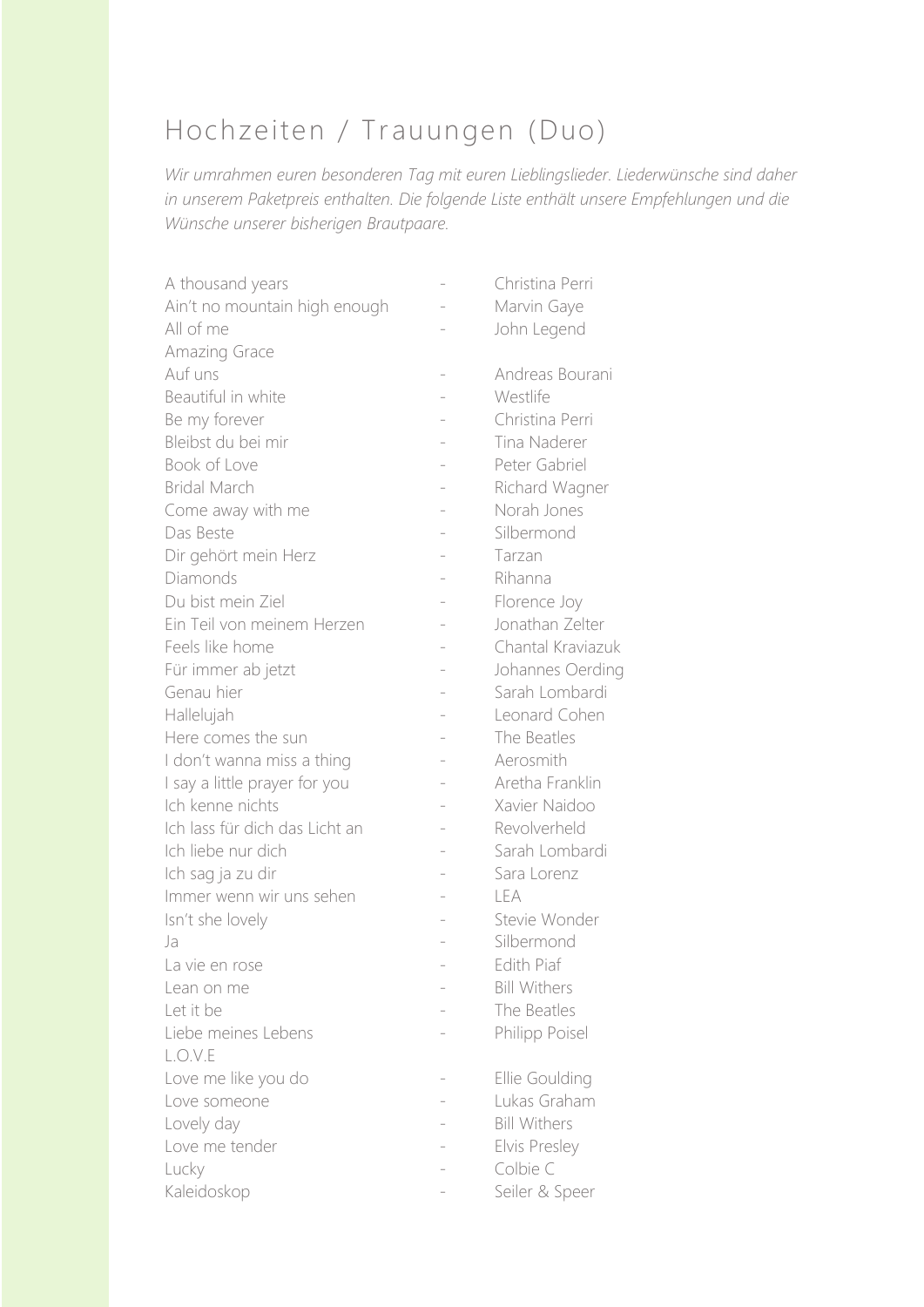| Make you feel my love     | Adele                 |
|---------------------------|-----------------------|
| Marry you                 | <b>Bruno Mars</b>     |
| Mine                      | Taylor Swift          |
| Mein Anker                | Julian le Play        |
| More than words           | Extreme               |
| Natural Woman             | Aretha Franklin       |
| Now I see the light       | Rapunzel neu verföhnt |
| Ohne dich                 | Melarima              |
| One and only              | Adele                 |
| Pachelbel Canon           | Johann Pachelbel      |
| Perfect                   | Ed Sheeran            |
| Sag einfach Ja            | Tim Bendzko           |
| Sag es laut               | Xavier Naidoo         |
| Seite an Seite            | Christina Stürmer     |
| She                       | Elvis Costello        |
| Signed, Sealed, Delivered | Stevie Wonder         |
| Stand by me               | Ben E King            |
| Still into you            | Paramore              |
| Sunrise                   | Norah Jones           |
| The Power of Love         | Gabrielle Aplin       |
| The Power of Love         | Celine Dion           |
| The Rose                  | <b>Bette Middler</b>  |
| <b>True Colours</b>       | Cindy Lauper          |
| Unser Tag                 | Helene Fischer        |
| Unter die Haut            | Tim Bendzko           |
| Wach zu werden            | Julian le Play        |
| Walking on sunshine       | Katrina and the Waves |
| Want you to want me       | Cheap Trick           |
| What a wonderful world    | Louis Amstrong        |
| Wedding March             | Mendelssohn           |
| We are man and wife       | Michelle Featherstone |
| Wenn du lachst            | Kuult                 |
| When I need you           | Celine Dion           |
| Where you lead            | Carole King           |
| Wüds Wossa                | Die Seer              |
| Weist a Herz host         | Reinhard Fendrich     |
| Wonderful Life            | Katie Melua           |
| You are the sunshine      | Stevie Wonder         |
| You are the reason        | Calum Scott           |
| You raise me up           | Westlife              |
| You'll be in my heart     | Phil Collins          |
| You've got a friend       | Carole King           |
| Zu dir                    | LEA                   |

*Bei kirchlichen Trauungen übernehmen wir gerne auch die Begleitung des Volksgesanges. Dazu eignen sich Lieder aus dem Gotteslob, sowie rhythmische Messlieder. Wir beraten euch gerne!*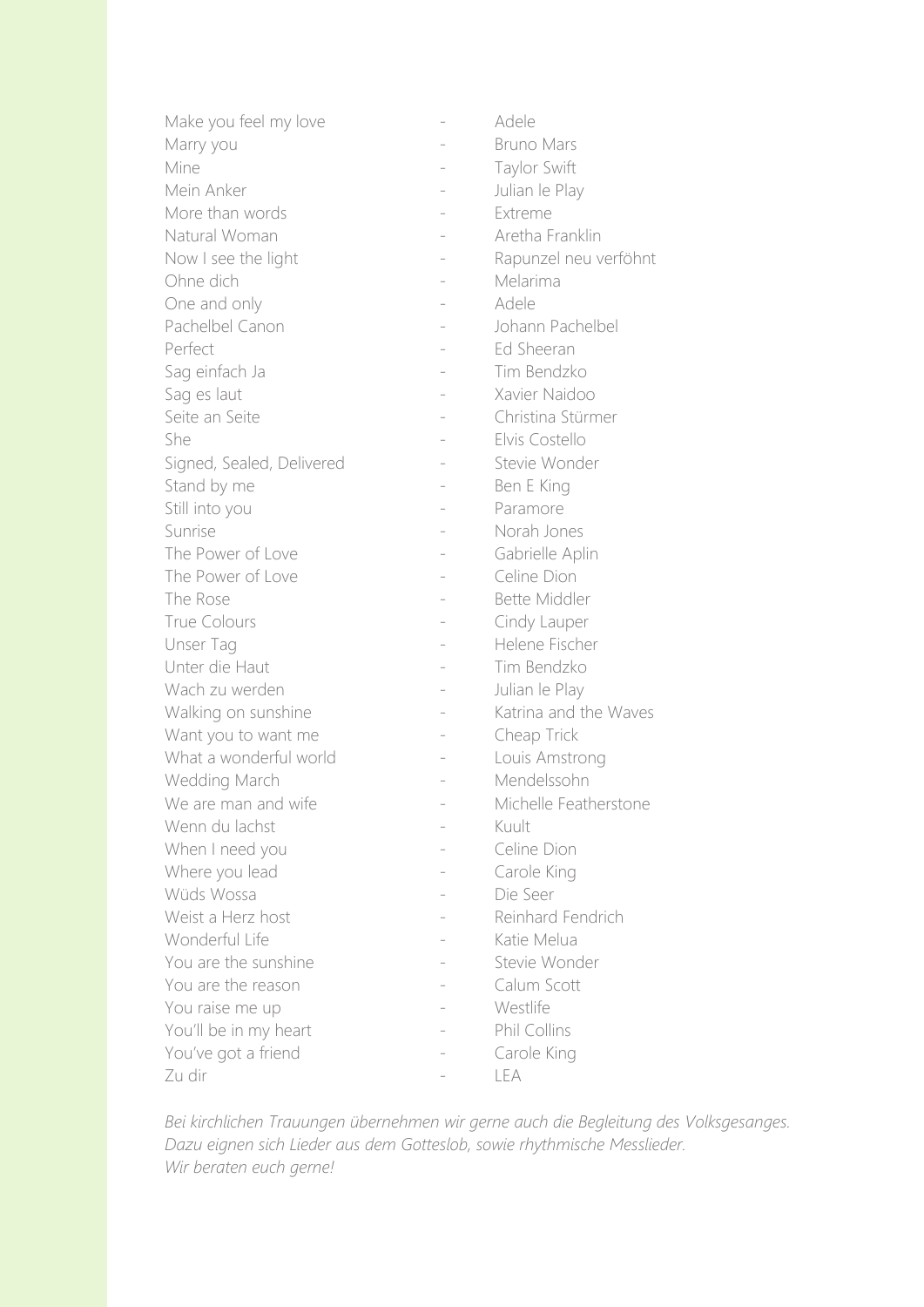# Hintergrundmusik Agapen – Empfänge – Dinner

Hintergrundmusik für eine Feel-Good Atmosphäre, leicht und unbeschwert

### Besetzung: Duo, Trio oder Band

#### Genres: Pop, Charts, Deutschpop

| Addicted to you                |                   | Avicii             |
|--------------------------------|-------------------|--------------------|
| Ain't nobody                   |                   | Felix Jaehn        |
| Auf uns                        |                   | Andreas Bourani    |
| Be the one                     |                   | Dua Lipa           |
| Be my forever                  |                   | Christina Perri    |
| Billy Jean                     |                   | Michael Jackson    |
| Bleibst du bei mir             |                   | Tina Naderer       |
| <b>Bubbly</b>                  |                   | Colbie Callait     |
| Careless Whisper               |                   | Wham               |
| Crazy in love                  |                   | Beyonce            |
| Das Beste                      |                   | Silbermond         |
| Dance Monkey                   |                   | Tones and I        |
| Diamonds                       |                   | Rihanna            |
| Ein Teil von meinem Herzen     | $\qquad \qquad -$ | Jonathan Zelter    |
| Girl put your records on       |                   | Corinne Bailey Rae |
| Havana                         |                   | Camila Cabello     |
| Here comes the sun             |                   | The Beatles        |
| Ich kenne nichts               |                   | Xavier Naidoo      |
| Ich lass für dich das Licht an |                   | Revolverheld       |
| Kaleidoskop                    |                   | Pizzera & Jaus     |
| Liebe ist                      |                   | Nena               |
| Lucky                          |                   | Colbie Caillat     |
| Love someone                   |                   | Lukas Graham       |
| Lost in Japan                  |                   | Shawn Mendes       |
| Man in the mirror              |                   | Michael Jackson    |
| Mercy                          |                   | Duffy              |
| Mein Anker                     | $\overline{a}$    | Julian le Play     |
| Mine                           |                   | Taylor Swift       |
| Perfect                        |                   | Ed Sheeran         |
| Please don't stop the music    |                   | Rihanna            |
| Postcards                      |                   | James Blunt        |
| Reflecting light               |                   | Sam Phillips       |
| Royals                         |                   | Lorde              |
| Sag es laut                    |                   | Xavier Naidoo      |
| Sag einfach ja                 |                   | Tim Bendzko        |
| So wie du bist                 |                   | Lemo               |
| Some say                       |                   | Nea                |
| So soll es bleiben             |                   | Ich & Ich          |
| Still into you                 |                   | Paramore           |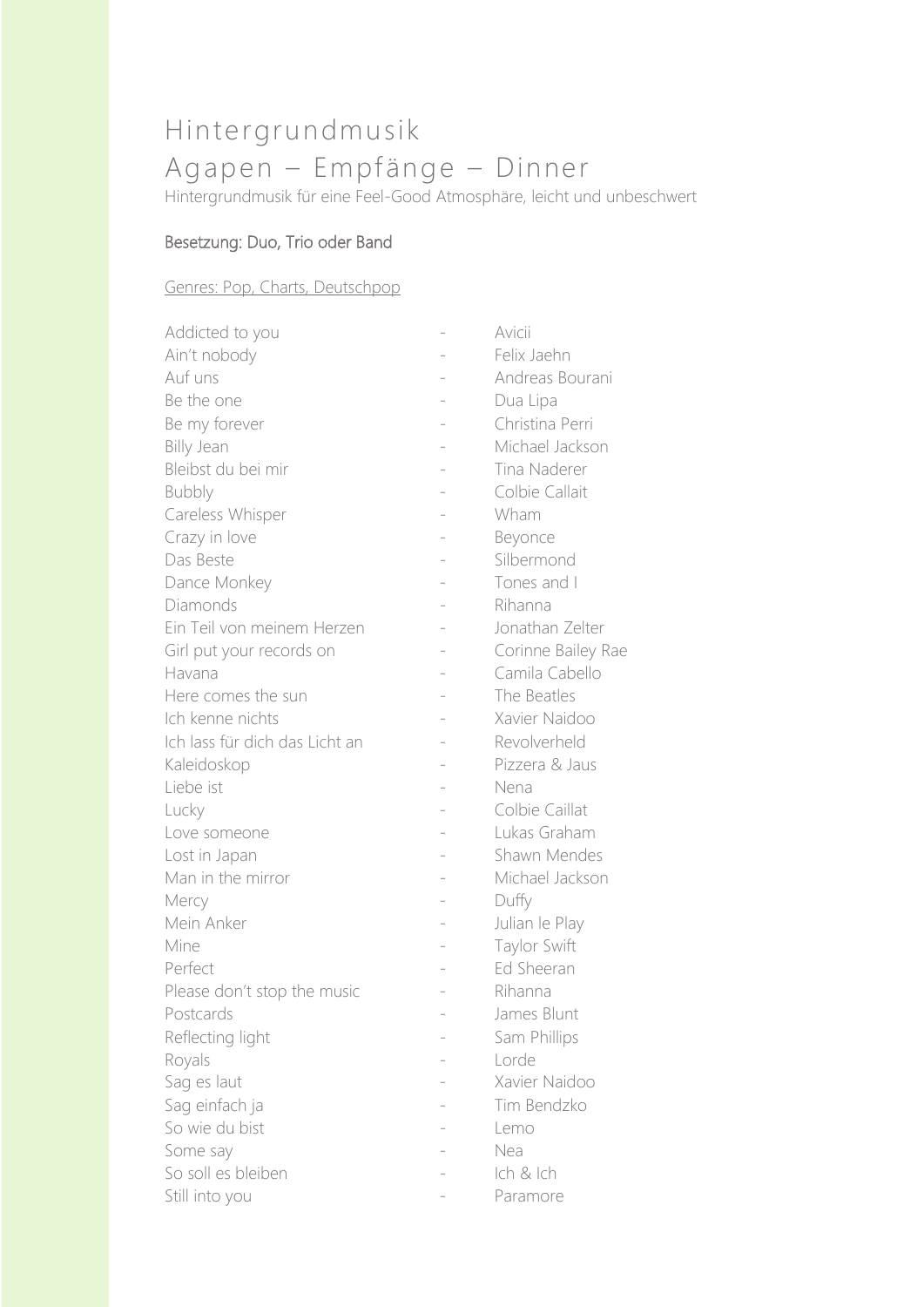| Sunday Morning      | Maroon 5              |
|---------------------|-----------------------|
| Thinking out loud   | Ed Sheeran            |
| <b>True Colours</b> | Cindy Lauper          |
| Valerie             | Amy Winehouse         |
| We are man and wife | Michelle Featherstone |
| Walking on sunshine | Katrina and the Waves |
| Zu dir              | I F A                 |
|                     |                       |

#### Genres: Jazz, Soul, Motown

| A love that will last         |                | Renee Olstead               |
|-------------------------------|----------------|-----------------------------|
| A night like this             |                | Caro Emerald                |
| Ain't no mountain high enough |                | Marvin Gaye                 |
| Ain't no sunshine             |                | <b>Bill Withers</b>         |
| Blue moon                     |                |                             |
| Cheek to cheek                |                |                             |
| Come away with me             |                | Norah Jones                 |
| Dance with somebody           |                | Whitney Houston             |
| Don't know why                |                | Norah Jones                 |
| Girl from Ipanema             |                |                             |
| Hit the road Jack             |                |                             |
| I say a little prayer         |                | Aretha Franklin             |
| Isn't she lovely              |                | Stevie Wonder               |
| I wish                        |                | Stevie Wonder               |
| It don't mean a thing         |                |                             |
| Imagine                       |                | John Lennon / Scary Pockets |
| La vie en rose                | $\overline{a}$ | Edith Piaf                  |
| Lean on me                    |                | <b>Bill Withers</b>         |
| Lovely day                    |                | <b>Bill Withers</b>         |
| Love me tender                |                | Elvis Presley               |
| Moon river                    |                |                             |
| Quando Quando                 |                |                             |
| Smooth Operator               |                | Sade                        |
| Stand by me                   |                | Ben E King                  |
| Summertime                    |                |                             |
| Sunny                         |                |                             |
| Sunrise                       |                | Norah Jones                 |
| Sway                          |                |                             |
| The way you look tonight      |                |                             |
| When I need you               |                |                             |
| When you say nothing at all   |                |                             |
| Where you lead                |                | Carole King                 |
| You are the sunshine          |                | Stevie Wonder               |
| You've got a friend           |                | Carole King                 |
|                               |                |                             |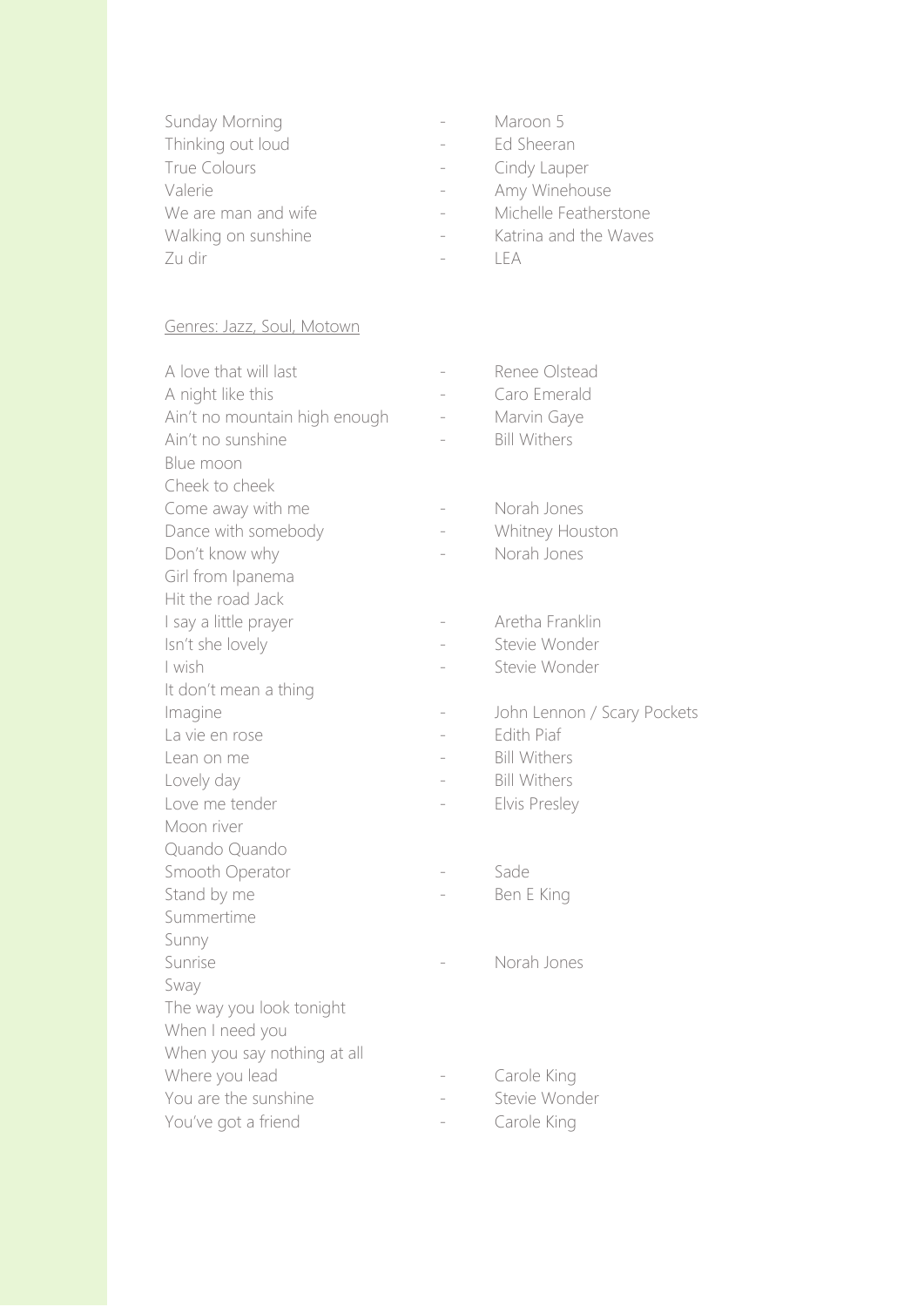### Tanzmusik

Standardtänze vom langsamen Walzer bis zum Twist Besetzung: Band

#### ChaChaCha

| A night like this | Caro Emerald             |
|-------------------|--------------------------|
| Senorita          | Justin Timberlake        |
| Clocks            | Coldplay / Latin Version |
| Sway              | Dean Martin              |
| Smooth Operator   | Sade                     |
|                   |                          |

#### Disco Fox

| Get Lucky      | Daft Punk     |
|----------------|---------------|
| I will survive | Gloria Gaynor |

#### Rumba

| Don't know why     | Norah Jones        |
|--------------------|--------------------|
| Put you records on | Corinne Bailey Rae |
| This Love          | Maroon 5           |

#### Langsamer Walzer

| Moon River                | Audrey Hepburn |
|---------------------------|----------------|
| Perfect                   | Ed Sheeran     |
| Für mich solls rote Rosen | Hildegrad Knef |
| Come away with me         | Norah Jones    |

#### Wiener Walzer

| Reflecting Light           | Sam Philips     |
|----------------------------|-----------------|
| Que sera                   | Doris Day       |
| Tulips from Amsterdam      |                 |
| Can't help falling in love | Elvis Presely   |
| A thousand years           | Christina Perri |
| What a wonderful world     | Louis Armstrong |

#### Foxtrott

| Valerie      | Amy Winehouse |
|--------------|---------------|
| Superstition | Stevie Wonder |
| I wish       | Stevie Wonder |

#### Rock'n'Roll / Boogie

| I'm so excited   | Pointer Sisters |
|------------------|-----------------|
| Blue suede shoes | Elvis Presley   |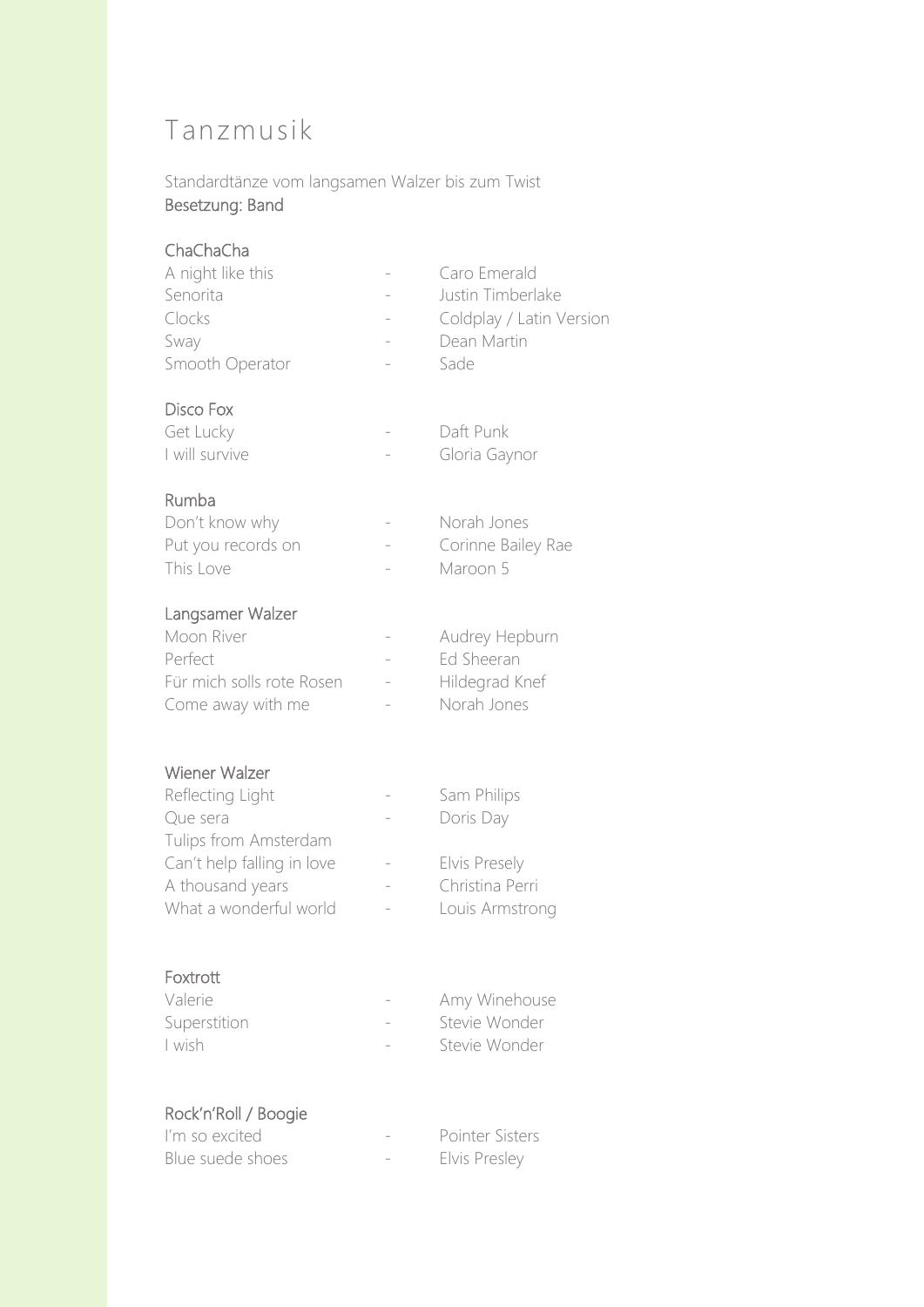#### Slow Fox

| Isn't she lovely | Stevie Wonder |
|------------------|---------------|
| Fever            | Peggy Lee     |

#### Samba

| Half a minute      | Matt Bianco   |
|--------------------|---------------|
| Aquarela do Brasil | Gal Costa     |
| Quando Quando      | Michael Buble |
| Mas que nada       | Sergio Mendes |
| All Night long     | Lionel Richie |

#### Jive

| Careless Whisper    | George Michael |
|---------------------|----------------|
| Rehab               | Amy Winehouse  |
| All about that bass | Meghan Trainor |
|                     |                |

### Swing

| Cheek to cheek        |                          | Ella Fitzgerald       |
|-----------------------|--------------------------|-----------------------|
| Bei mir bist du schen | $\overline{\phantom{a}}$ | <b>Andrew Sisters</b> |

Partytänze wie Twist, Sirtaki,…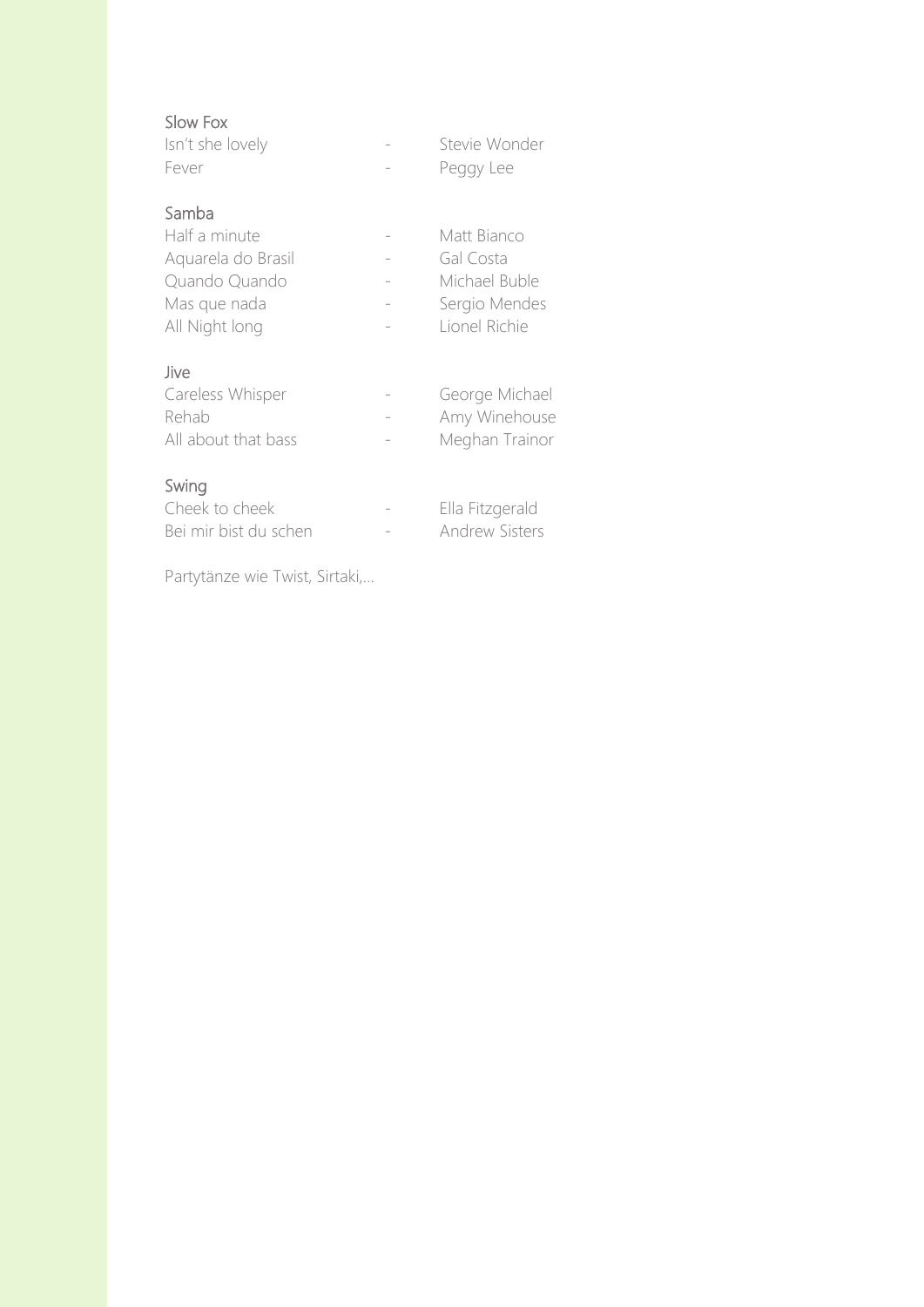## Partymusik

### Besetzung: 4 köpfige Band

| 2x                            | Mathea              |
|-------------------------------|---------------------|
| American Boy                  | Estelle             |
| All about that bass           | Meghan Trainor      |
| A night like this             | Caro Emerald        |
| Ain't no mountain high enough | Marvin Gaye         |
| Auf uns                       | Andreas Bourani     |
| All night long                | Lionel Richie       |
| Back to black                 | Amy Winehouse       |
| <b>Billy Jean</b>             | Michael Jackson     |
| <b>Bubbly</b>                 | Colbie Callait      |
| <b>Blue Suede Shoes</b>       | Elvis Presley       |
| Cheap Thrills                 | Sia                 |
| Careless Whisper              | Wham                |
| Come together                 | <b>Beatles</b>      |
| Clocks                        | Coldplay            |
| Cheek to cheek                | Frank Sinatra       |
| Dance with somebody           | Whitney Houston     |
| Don't know why                | Norah Jones         |
| Diamonds                      | Rihanna             |
| Fever                         | Peggy Lee           |
| Girl put your records on      | Corinne Bailey Rae  |
| Girl from Ipanema             | Amy Winehouse       |
| Get Lucky                     | Daft Punk           |
| Havana                        | Camila Cabello      |
| Half a minute                 | Matt Bianco         |
| Hit the road Jack             | Ray Charles         |
| I wish                        | Stevie Wonder       |
| I can see clearly now         | Jimmy Cliff         |
| Ich mag keine Schokolade      | Trude Herr          |
| If I ain't got you            | Alicia Keys         |
| Isn't she lovely              | Stevie Wonder       |
| It don't mean a thing         | Ella Fitzgerald     |
| I'm so excited                | Pointer Sisters     |
| I will survive                | Gloria Gaynor       |
| I need a dollar               | Aloe Black          |
| L.O.V.E                       | Frank Sinatra       |
| Love song                     | Sara Bareilles      |
| Let's twist again             | Chubby Checker      |
| Lovely day                    | <b>Bill Withers</b> |
| Mas que nada                  | Sergio Mendes       |
| Mercy                         | Duffy               |
| No roots                      | Alice Merton        |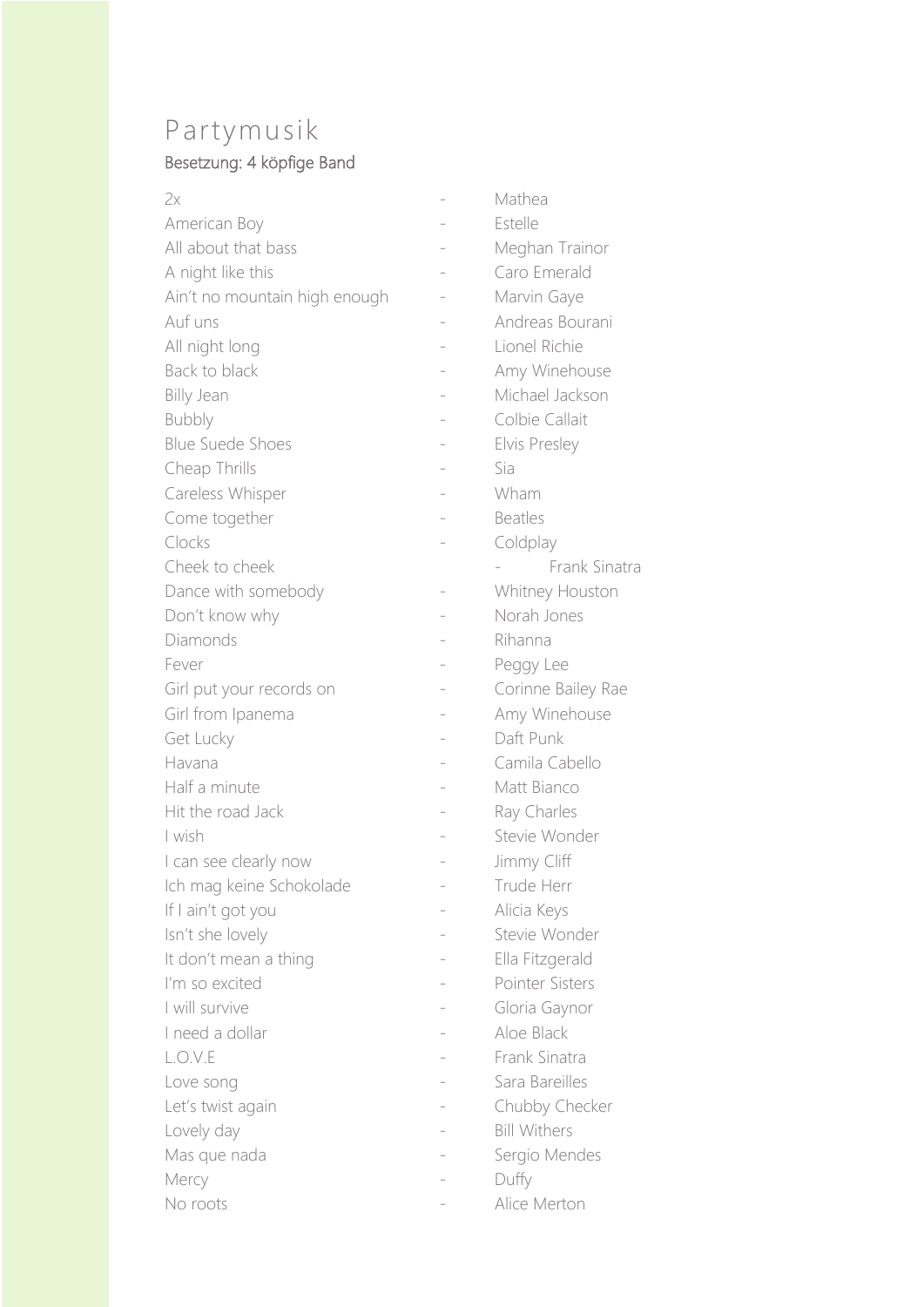| Our day will come           |                   | Amy Winehouse         |
|-----------------------------|-------------------|-----------------------|
| Please don't stop the music |                   | Rihanna               |
| Rehab                       |                   | Amy Winehouse         |
| Royals                      | $\qquad \qquad -$ | Lorde                 |
| Rolling in the deep         |                   | Adele                 |
| Smooth Operator             |                   | Sade                  |
| Sway                        |                   | Dean Martin           |
| Sunrise                     |                   | Norah Jones           |
| Superstition                |                   | Stevie Wonder         |
| Sunny                       |                   |                       |
| Sunday Morning              |                   | Maroon 5              |
| Signed, Sealed, Delivered   |                   | Stevie Wonder         |
| Senorita                    |                   | Justin Timberlake     |
| Stand by me                 |                   | Ben E King            |
| Treasure                    |                   | <b>Bruno Mars</b>     |
| Traum                       |                   | Cro                   |
| The game of Love            |                   | Santana               |
| Tulips from Amsterdam       |                   |                       |
| Valerie                     |                   | Amy Winehouse         |
| Walking on sunshine         | $\qquad \qquad -$ | Katrina and the waves |
| Wüds Wossa                  |                   | Die Seer              |
| Where you lead              |                   | Carole King           |
| You've got a friend         |                   | Carole King           |